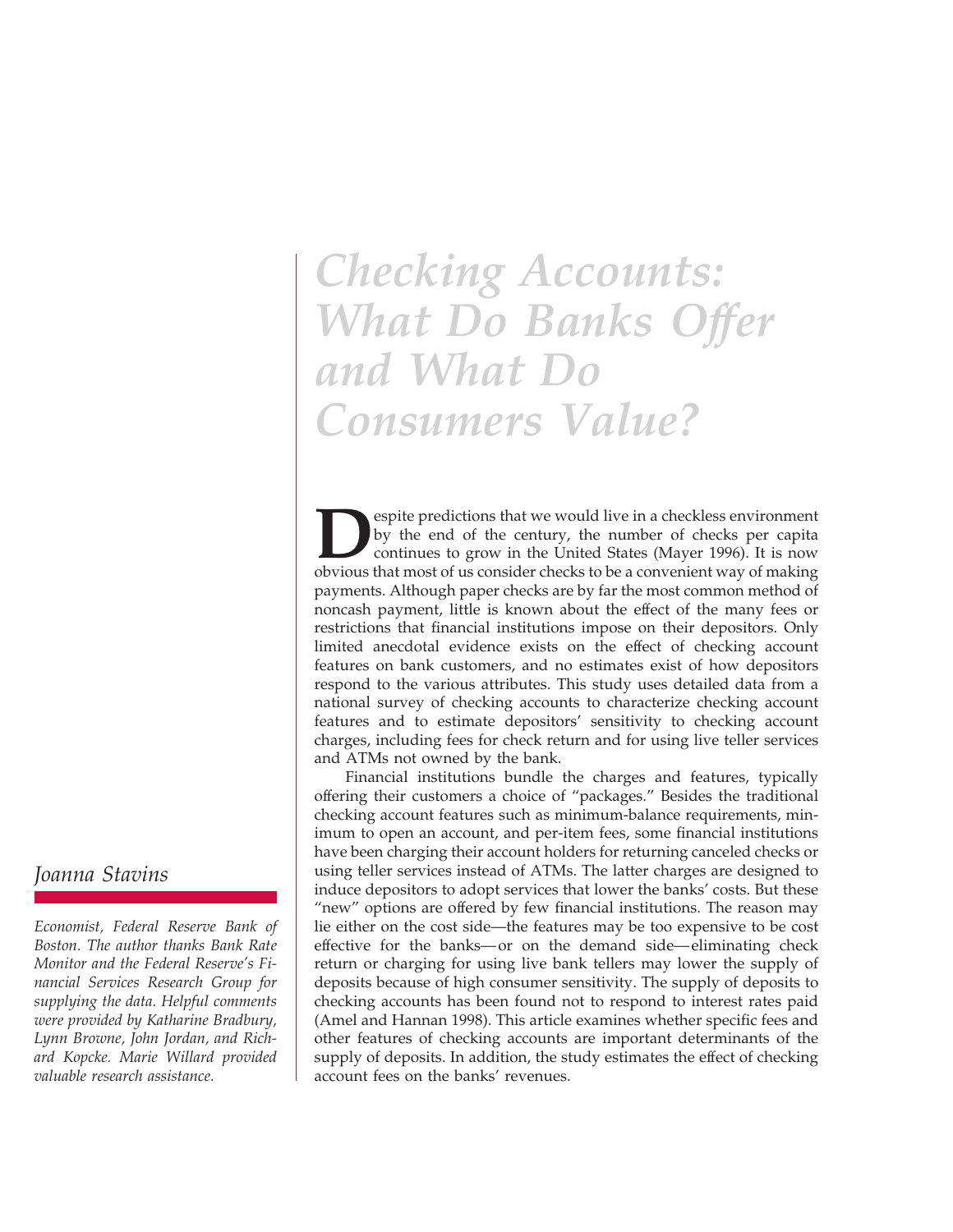The article is organized as follows. The first section describes the data used in the study. Section II compares minimum-balance and no-minimum-balance checking accounts and discusses the trade-off between the two types, while section III focuses on restrictions on the return of canceled checks. The following section estimates the effect of various fees on the supply of deposits to checking accounts and on banks' revenues from the fees. Section V offers some conclusions.

#### *I. The Data*

The data used in this article are a cross-section of checking accounts offered by U.S. financial institutions. The data came from a survey of checking accounts conducted by Bank Rate Monitor (BRM) in July 1997. BRM began conducting the survey in 1997 and repeats it every six months, although the questions and the participating institutions change somewhat from one survey to the next. The data were

*The supply of deposits to checking accounts has been found not to respond to interest rates paid. Specific fees and other features may be more important to customers.*

collected from 250 financial institutions—five banks and five thrifts in each of the 25 largest U.S. metropolitan areas.1 Each institution provided data on all of the checking accounts it offered (between one and five different accounts), yielding 745 observations in the sample. Money market and other savings accounts were excluded, as were accounts tied to other types of accounts in the same bank.

The Board of Governors of the Federal Reserve System reports average retail fees charged by depository institutions each year,2 but little is known about the specific features and charges that checking ac-

| Table 1              |  |
|----------------------|--|
| Definitions of Terms |  |

| Name of<br>Variable | <b>Account Feature</b>                                   |
|---------------------|----------------------------------------------------------|
| interest            | 1 if account pays interest, 0 otherwise.                 |
| min_open            | Minimum balance to open an account.                      |
| min bal             | Minimum average balance to avoid fees. If                |
|                     | balance falls below this amount, the                     |
|                     | account will be charged a monthly fee.                   |
| mo_fee              | Monthly fee.                                             |
| translim            | 1 if number of free transactions is limited.             |
|                     | 0 otherwise.                                             |
| num trans           | Number of free transactions per month (ATM<br>or check). |
| per_item            | Per-item charge for transactions in excess of            |
|                     | the number of free transactions if an                    |
|                     | account holder did not meet minimum                      |
|                     | balance requirements.                                    |
| nsf                 | Non-sufficient funds fee charged if an                   |
|                     | account has insufficient funds to pay the<br>check.      |
| restrict            | 1 if there are any restrictions on the return of         |
|                     | canceled checks, 0 otherwise.                            |
| chk ret             | 1 if canceled checks not returned with                   |
|                     | monthly statement, 0 otherwise.                          |
| ret fee             | Fee for each returned canceled check.                    |
| image               | Digital images returned instead of physical              |
|                     | canceled checks.                                         |
| teller              | Bank restricts the use of live tellers (monthly          |
|                     | or per-use fee).                                         |
| atm own             | Fee charged for use of an ATM that is owned              |
|                     | by the customer's bank.                                  |
| atm oth             | Fee charged for use of an ATM that is not                |
|                     | owned by the customer's bank. Does not                   |
|                     | include fees the ATM's owner-bank may                    |
|                     | charge.                                                  |
| totbranch           | Bank's total number of branches.                         |
| branch              | Bank's number of branches in state.                      |
| headquarters        | 1 if bank headquarters, 0 otherwise.                     |

counts carry. The data used in this study allow for a detailed look at those characteristics. Table 1 defines the main features of checking accounts and Table 2 lists the markets that were surveyed. Table 3 provides summary statistics for the main attributes of the checking accounts in the survey. The survey data were merged with quarterly data from Consolidated Reports of Condition and Income (Call Reports) on assets and deposits for each bank. Each bank reports data on several types of deposits. Because this study deals with checking accounts, deposits in interest-bearing checking accounts and in non-interest-bearing accounts were used. The survey targets large institutions—the average asset size for the sample is \$19.5

<sup>&</sup>lt;sup>1</sup> The terms "bank" and "financial institution" are used interchangeably here to denote a commercial bank or a thrift.

Board of Governors of the Federal Reserve System, "Annual Report to the Congress on Retail Fees and Services of Depository Institutions."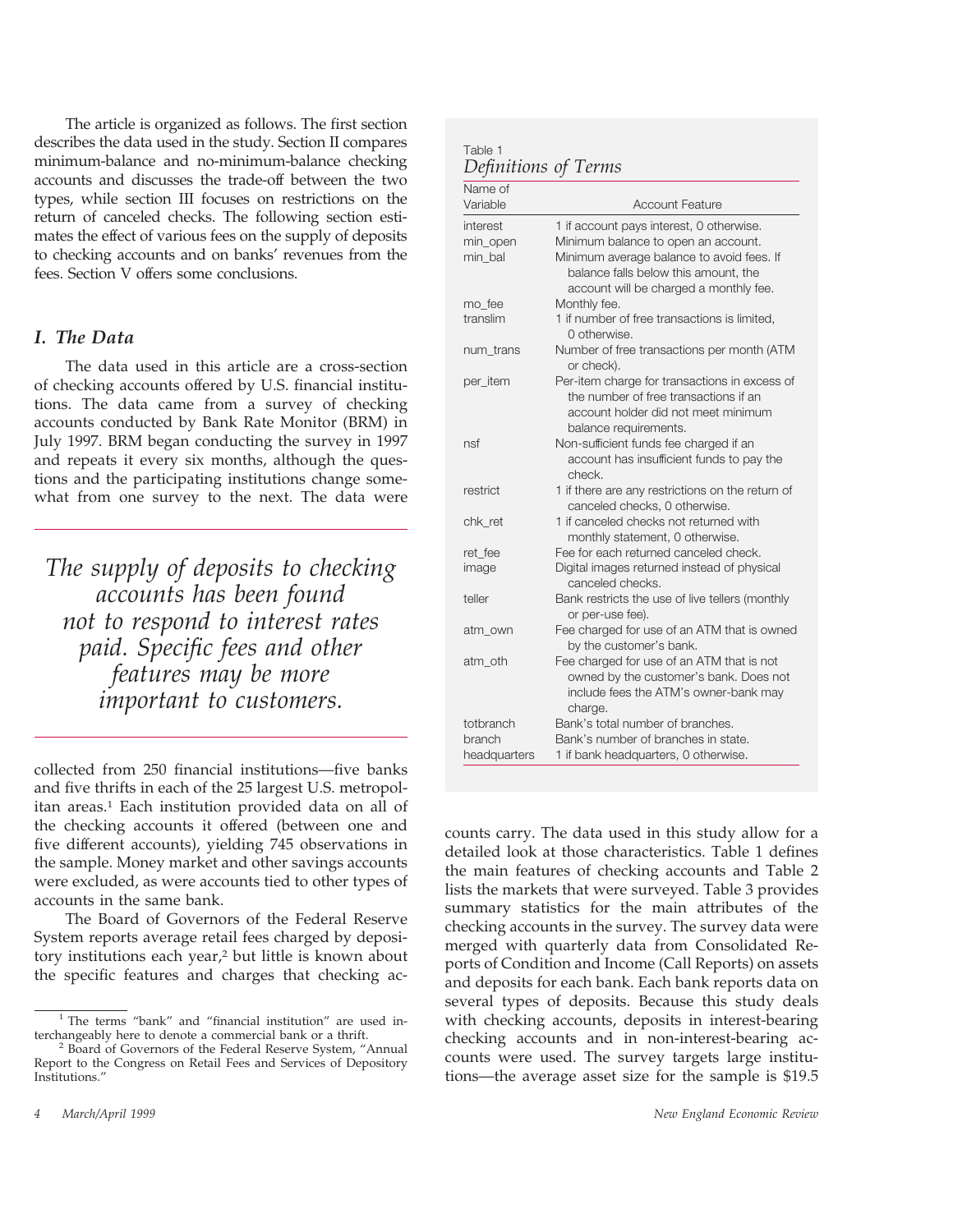Table 2 *Markets Included in the Survey*

| Atlanta          | Milwaukee      |
|------------------|----------------|
| <b>Baltimore</b> | Minneapolis    |
| <b>Boston</b>    | New York       |
| Chicago          | Philadelphia   |
| Cincinnati       | Phoenix        |
| Cleveland        | Pittsburgh     |
| Dallas           | San Diego      |
| Denver           | San Francisco  |
| Detroit          | Seattle        |
| Houston          | St. Louis      |
| Kansas City      | Tampa          |
| Los Angeles      | Washington, DC |
| Miami            |                |
|                  |                |

billion, the range from \$19 million to \$161 billion. Because the large banks hold a vast majority of the country's deposits, the sample provides a good overview of checking accounts in the United States.3

Checking accounts can be grouped according to their characteristics. One way is to separate interestbearing accounts from non-interest-bearing accounts.

Customers who earn interest on their checking account balances typically compensate by meeting stricter requirements (Table 4). The minimum amount required to open a non-interest-bearing account averaged \$81, compared to \$333 for an interest-bearing account. The minimum balance that had to be maintained in an account to avoid paying monthly fees averaged only \$348 for non-interestbearing accounts, but \$1,634 for interest-bearing accounts. The average monthly fee to be paid if the minimum is not maintained was \$5.50 for non-interest-bearing accounts and \$9.15 for interest-bearing accounts.

On the other hand, non-interest-bearing accounts imposed more limitations that reduce banks' costs in such areas as check return and

<sup>3</sup> According to the FDIC, 44 percent of bank deposits are in banks and thrifts with assets above \$10 billion.

teller use. Overall, 31 percent of accounts had some restrictions on check return, but the fractions were 37 percent for non-interest-bearing accounts and 23 percent for interest-bearing accounts. Approximately 23 percent of non-interest-bearing accounts and 15 percent of interest-bearing accounts charged a monthly fee to customers requesting their canceled checks. The most common fee was \$1 a month, although in a few cases it was as high as \$5 per month for non-interest-bearing accounts. Over 20 percent of non-interest-bearing accounts and 8 percent of interest-bearing accounts did not return checks at all.

Accounts that provide customers with images instead of physical checks are still rare: Only 1.5 percent of accounts substituted images for physical checks. Limiting the usage of tellers was more frequent, with 4.8 percent of accounts imposing some type of teller restriction, typically limiting the number of times a teller can be used during a month. Seven percent of non-interest-bearing accounts and 2 percent of interest-bearing accounts imposed limits on teller use. Thirty-three percent of non-interestbearing accounts and 12 percent of interest-bearing accounts limited the number of free transactions.

| Table 3 |  |  |                                                       |  |
|---------|--|--|-------------------------------------------------------|--|
|         |  |  | Summary Statistics for the Checking Accounts Surveyed |  |

|                   |              | Standard     |             |                |
|-------------------|--------------|--------------|-------------|----------------|
| Variable          | Mean         | Deviation    | Minimum     | Maximum        |
| interest          | .420         | .494         | O(No)       | $1$ (Yes)      |
| restrict          | .312         | .464         | O(No)       | $1$ (Yes)      |
| $ret_fee$ (\$)    | .356         | .797         | $\Omega$    | 5              |
| image             | .015         | .121         | O(No)       | $1$ (Yes)      |
| teller            | .048         | .215         | O(No)       | $1$ (Yes)      |
| $min\_open$ (\$)  | 186.765      | 496.275      | 1           | 5000           |
| $nsf(\$\)$        | 20.823       | 5.052        | 10          | 30             |
| $atm_$ oth $(\$)$ | 1.244        | .392         | .4          | $\overline{2}$ |
| chk_ret           | .153         | .360         | O(Yes)      | 1(No)          |
| num trans         | 11.872       | 12.168       | $\Omega$    | 50             |
| translim          | .242         | .428         | O(No)       | $1$ (Yes)      |
| $atm_$ own $(\$)$ | .013         | .103         | 0           | 1              |
| $min$ bal $(\$)$  | 887.234      | 1531.289     | $\Omega$    | 15000          |
| $mo_fee$ (\$)     | 7.059        | 4.061        | O           | 25             |
| per_item (\$)     | .126         | .248         | $\Omega$    | 1.5            |
| assets $(\$)$     | 19.5 billion | 33.7 billion | 19 million  | 161 billion    |
| deposits $(\$)$   | 14.2 billion | 22.8 billion | 8.7 million | 111 billion    |
| totbranch         | 243.486      | 406.925      |             | 1839           |
| branch            | 91.455       | 122.000      |             | 623            |
| headquarters      | .088         | .283         | O(No)       | $1$ (Yes)      |

Source: Bank Rate Monitor July 1997 survey and author's calculations.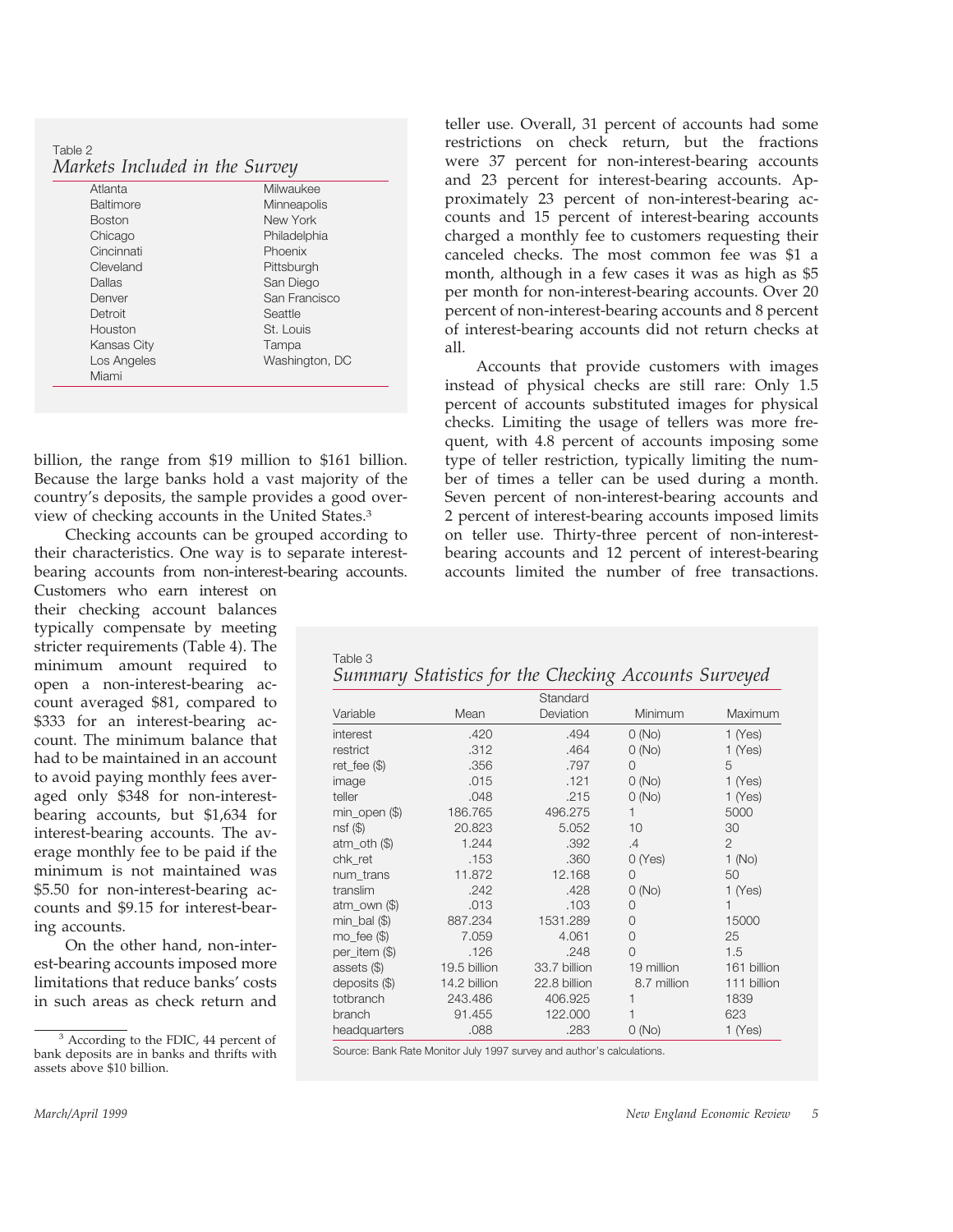#### Table 4 *Descriptive Statistics for Interest-Bearing and Non-Interest-Bearing Checking Accounts*

|           |          | Non-Interest-Bearing Accounts |                |                |
|-----------|----------|-------------------------------|----------------|----------------|
|           |          | Standard                      |                |                |
| Variable  | Mean     | Deviation                     | Minimum        | Maximum        |
| restrict  | .374     | .484                          | $\overline{0}$ | $\mathbf{1}$   |
| ret fee   | .423     | .874                          | $\overline{O}$ | 5              |
| image     | .016     | .127                          | $\overline{O}$ | $\overline{1}$ |
| teller    | .069     | .255                          | $\overline{O}$ | $\mathbf{1}$   |
| min_open  | 80.731   | 140.709                       | $\mathbf{1}$   | 2500           |
| nsf       | 20.754   | 5.225                         | 10             | 30             |
| atm_oth   | 1.277    | .385                          | .4             | $\mathbf{2}$   |
| chk ret   | .204     | .403                          | $\overline{O}$ | $\mathbf{1}$   |
| num trans | 11.355   | 10.936                        | $\overline{O}$ | 50             |
| translim  | .329     | .470                          | $\overline{O}$ | $\mathbf{1}$   |
| atm own   | .013     | .102                          | $\Omega$       | $\mathbf{1}$   |
| min bal   | 347.921  | 724.123                       | $\Omega$       | 10000          |
| mo fee    | 5.532    | 3.505                         | $\overline{O}$ | 25             |
| per item  | .185     | .295                          | $\overline{O}$ | 1.5            |
|           |          | Interest-Bearing Accounts     |                |                |
|           |          | Standard                      |                |                |
| Variable  | Mean     | Deviation                     | Minimum        | Maximum        |
| restrict  | .227     | .419                          | $\overline{0}$ | $\mathbf{1}$   |
| ret_fee   | .274     | .683                          | 0              | 3.5            |
| image     | .013     | .113                          | $\Omega$       | $\mathbf{1}$   |
| teller    | .019     | .137                          | $\overline{O}$ | $\mathbf{1}$   |
| min_open  | 332.773  | 722.709                       | $\mathbf{1}$   | 5000           |
| nsf       | 20.917   | 4.810                         | 10             | 30             |
| atm oth   | 1.196    | .398                          | .4             | $\mathbf{2}$   |
| chk ret   | .083     | .276                          | 0              | $\mathbf{1}$   |
| num trans | 13.789   | 15.966                        | $\overline{O}$ | 50             |
| translim  | .121     | .327                          | 0              | $\mathbf{1}$   |
| atm own   | .013     | .105                          | $\overline{O}$ | $\mathbf{1}$   |
| min bal   | 1633.974 | 1977.847                      | $\overline{O}$ | 15000          |
| mo fee    | 9.153    | 3.836                         | $\overline{O}$ | 25             |
|           |          |                               |                |                |

Beyond that limit, the average per-check fees were 19 cents and 4 cents, respectively.

### *II. Minimum-Balance versus No-Minimum-Balance Accounts*

Customers who open a checking account have several choices. One type of account may prove to be more cost-effective for some customers, but more expensive for others.4 The most pronounced distinction is between minimum-balance and no-minimumbalance accounts. Table 5 compares the two account types. No-minimum-balance checking accounts offer less: They are more likely to pay no interest, safekeep checks (that is, return a monthly statement only, without canceled checks), or impose higher fees for returned checks. They also are more likely to restrict teller services, allow a lower number of free transactions, and have higher per-item fees. In return, they charge lower monthly fees (although the monthly fees are waived on minimum-balance accounts if the minimum is maintained throughout the month) and they require a lower minimum to open an account.

Table 5

| Descriptive Statistics for No-Minimum- |  |
|----------------------------------------|--|
| Balance Accounts and Minimum-Balance   |  |
| Checking Accounts                      |  |

|           |         | No-Minimum-Balance Accounts |                |                |
|-----------|---------|-----------------------------|----------------|----------------|
|           |         | Standard                    |                |                |
| Variable  | Mean    | Deviation                   | Minimum        | Maximum        |
| restrict  | .463    | .500                        | $\Omega$       | 2              |
| ret_fee   | .538    | .982                        | 0              | 5              |
| image     | .018    | .135                        | 0              | $\overline{1}$ |
| teller    | .103    | .304                        | $\Omega$       | $\overline{1}$ |
| min_open  | 82.864  | 311.862                     | $\mathbf{1}$   | 5000           |
| nsf       | 20.630  | 5.092                       | 10             | 30             |
| atm oth   | 1.271   | .421                        | .4             | $\overline{2}$ |
| chk_ret   | .282    | .451                        | $\Omega$       | $\mathbf{1}$   |
| num trans | 8.826   | 6.844                       | 0              | 50             |
| translim  | .425    | .495                        | 0              | $\mathbf{1}$   |
| atm own   | .007    | .069                        | $\overline{O}$ | .75            |
| mo fee    | 3.885   | 3.066                       | $\overline{O}$ | 12             |
| per_item  | .242    | .329                        | $\Omega$       | 1.5            |
|           |         | Minimum-Balance Accounts    |                |                |
|           |         | Standard                    |                |                |
| Variable  | Mean    | Deviation                   | Minimum        | Maximum        |
| restrict  | .223    | .417                        | 0              | $\mathbf{1}$   |
| ret_fee   | .268    | .676                        | $\Omega$       | 3.5            |
| image     | .013    | .112                        | $\Omega$       | 1              |
| teller    | .017    | .129                        | $\Omega$       | $\mathbf{1}$   |
| min_open  | 246.739 | 568.695                     | $\mathbf{1}$   | 5000           |
| nsf       | 20.945  | 5.031                       | 10             | 30             |
| atm oth   | 1.23    | .373                        | .4             | $\overline{2}$ |
| chk_ret   | .079    | .269                        | 0              | $\mathbf{1}$   |
| num trans | 17.344  | 16.917                      | $\Omega$       | 50             |
| translim  | .136    | .343                        | 0              | $\overline{1}$ |
| atm_own   | .016    | .118                        | $\overline{O}$ | $\mathbf{1}$   |
|           |         |                             |                |                |
| min bal   | 1401.49 | 1727.597                    | $\overline{2}$ | 15000          |
| mo_fee    | 8.879   | 3.389                       | 0              | 25             |

<sup>&</sup>lt;sup>4</sup> See Carraro and Thornton (1986) for a comparison across four types of accounts that prevailed in the 1980s.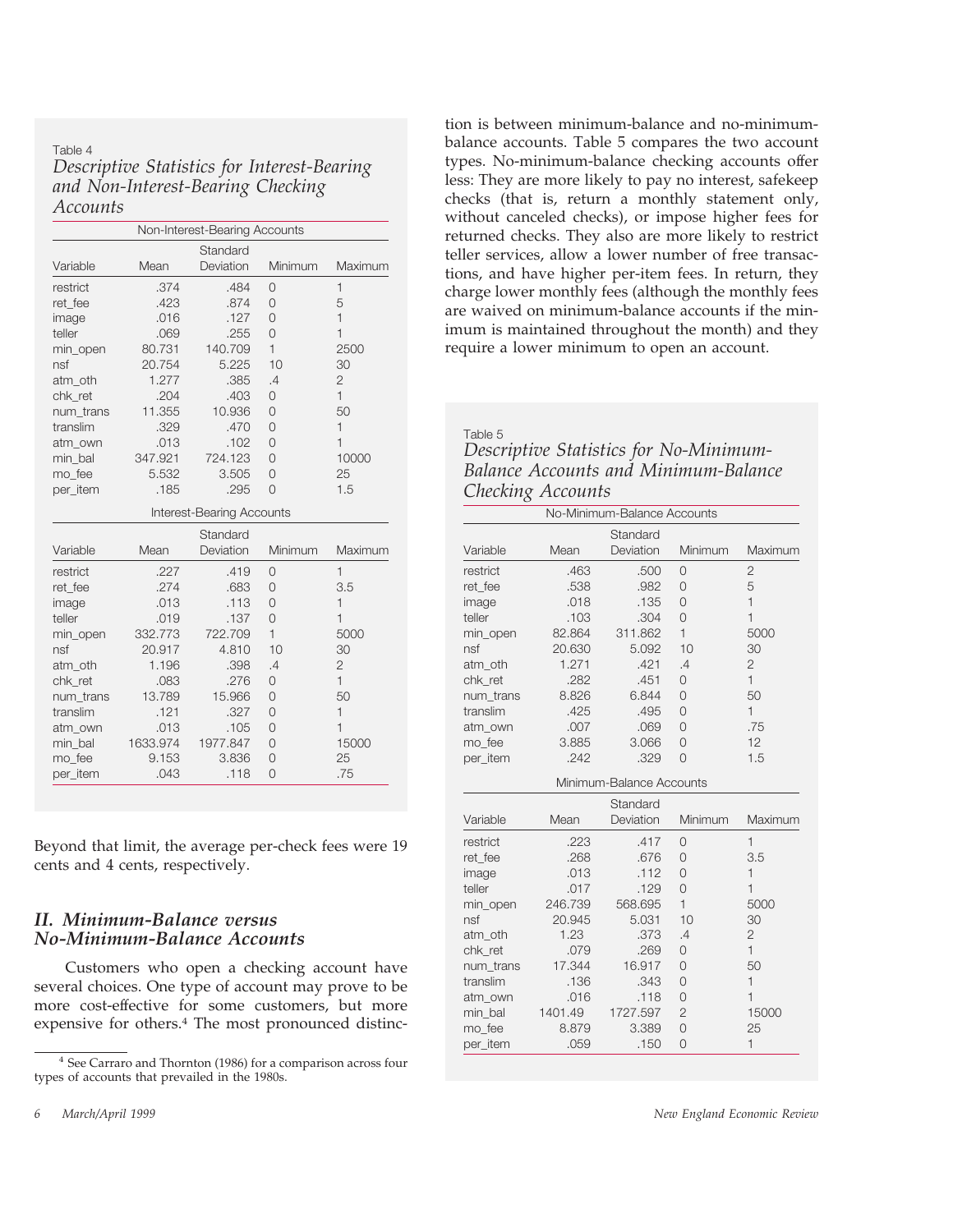Holding money in a minimum-balance account is costly—the minimum balance could earn higher interest elsewhere—but those accounts carry lower fees. Below we calculate the opportunity cost of holding money in a minimum-balance account relative to a no-minimum-balance account. We assume that the minimum-balance account pays interest (most do) equal to the average interest on a NOW account. An account holder has a choice:

- 1. Choose the minimum-balance account, keep the required amount in the account, and thus forgo the higher interest the balance could earn elsewhere, but avoid the fees that are attached to a no-minimum-balance account.
- 2. Choose the no-minimum-balance account, deposit the money in a savings account instead, and pay the higher fees.

The forgone interest for option 1 is as follows:

$$
r = min\_bal \times (i_S - i_C) \times (1 - t)/12,
$$
 (1)

where r is the forgone monthly interest, min\_bal is the minimum balance that has to be kept in the account to avoid fees,  $i_S$  is the annual interest rate in a savings account,  $i<sub>C</sub>$  is the annual interest rate in the checking account, and t is the income tax rate.

*No-minimum-balance checking accounts are more likely to pay no interest, safekeep checks, or impose higher fees. In return, they charge lower monthly fees and they require a lower minimum to open an account.*

According to the 1995 Survey of Consumer Finances, the median value of deposits held by a household in all transaction accounts was \$2,100 (Kennickell, Starr-McCluer, and Sunden 1997, p. 9). However, to calculate the opportunity cost of holding money in a checking account, we assume that a household holds just the minimum that is required to avoid fees. To calculate the forgone monthly interest, we use the average minimum balance for the accounts with minimum balance in the sample, and the average interest rates on deposits paid by U.S. banks on savings and

NOW accounts, respectively (2.85 percent and 1.98 percent according to the November 1996 *Federal Reserve Bulletin*). The before-tax cost of forgone interest is \$1.016 per month. Assuming a marginal tax rate of 28 percent, $5$  the after-tax forgone interest is \$0.73 per month. It is worth noting that fees levied on checking accounts are paid out of after-tax income. Thus, an account holder who earns interest on balances that are below the minimum required to avoid fees may possibly have to pay taxes, even if his net income from the account is negative.

Next, we calculate the average cost of holding a no-minimum-balance account relative to a minimumbalance account (expressed in \$ per month):

$$
c = \text{mo\_fee}_N + (\text{ret\_fee}_N - \text{ret\_fee}_M)
$$
  
\n
$$
\times 20 + (\text{teller}_N - \text{teller}_M) \times 3
$$
  
\n
$$
+ (\text{atm\_own}_N - \text{atm\_own}_M) \times 5
$$
  
\n
$$
+ (\text{atm\_oth}_N - \text{atm\_oth}_M) \times 1
$$
  
\n
$$
+ [(20 - \text{num\_trans}_N) \times \text{per\_item}_N - (20 - \text{num\_trans}_M) \times \text{per\_item}_M]
$$
  
\n
$$
+ (\text{chk\_ret}_N - \text{chk\_ret}_M) \times 1
$$
 (2)

where:

c is the difference in the monthly cost of a nominimum-balance account compared with a minimum-balance account;

N subscript denotes no-minimum-balance accounts;

- M subscript denotes minimum-balance accounts;
- mo\_fee is the average monthly fee charged for the account;6
- ret\_fee is the average fee for a returned canceled check;7
- teller is the fraction of accounts that have fees for using teller services;<sup>8</sup>
- atm\_own is the average fee for using a bank's own  $ATM;9$
- atm\_oth is the average fee for using other banks' ATMs;

This is the marginal federal income tax rate on annual income above \$42,000 for married couples filing jointly. The rate is 15 percent for households with lower annual income. State income taxes are not considered here, but they are unlikely to have an important effect on the result.

Although both types of accounts carry monthly fees, the fees are waived on the minimum-balance accounts as long as the

An average person writes approximately 20 checks per

month. <sup>8</sup> Although the monthly fees for using teller services vary, \$3 is a common value.<br><sup>9</sup> On average, households use ATMs approximately five to six

times a month (Avery et al. 1987). We assume that an average account holder uses another bank's ATM once a month and his bank's own ATM five times a month.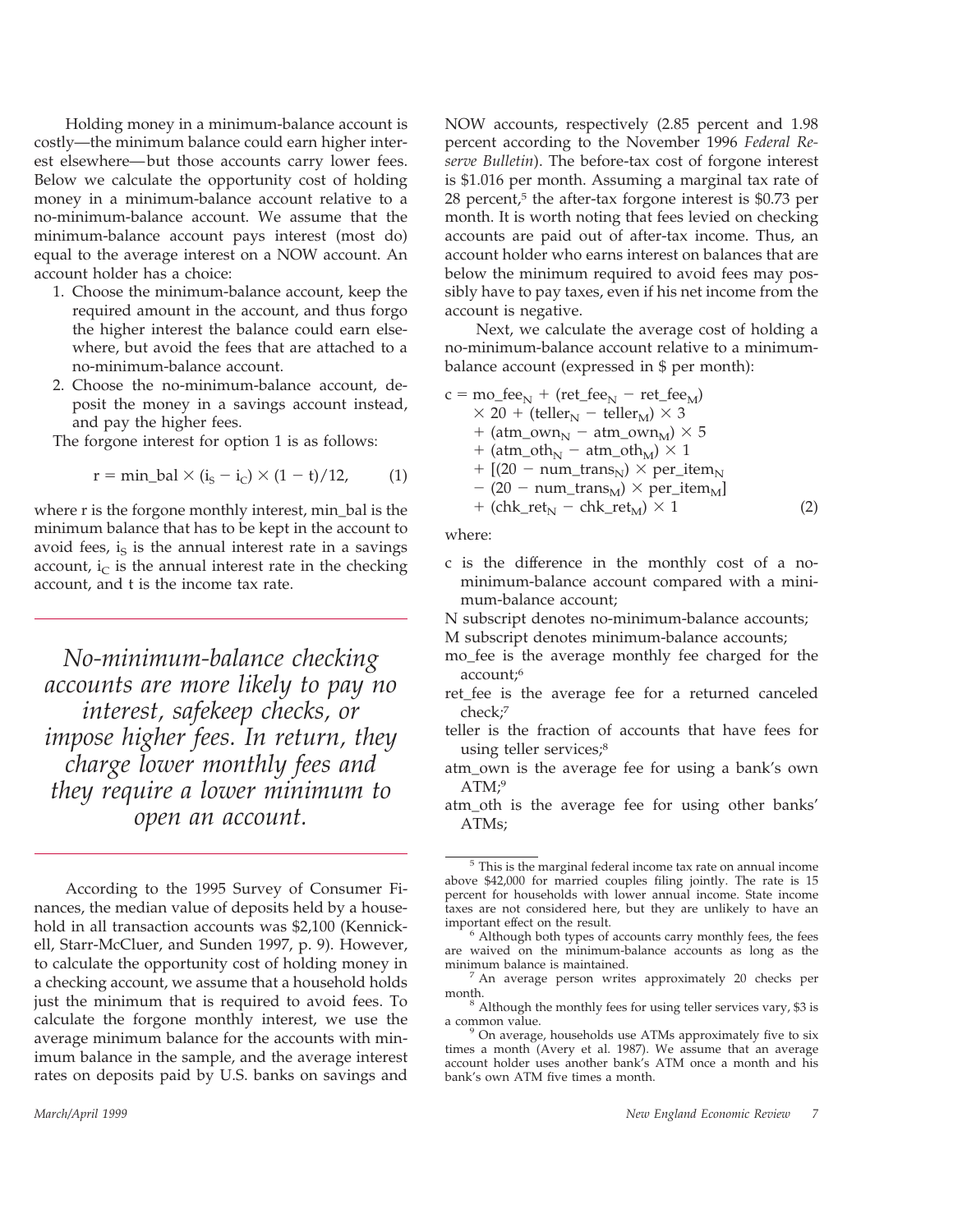- num\_trans is the average number of free transactions;10
- per\_item is the average per-item charge for additional transactions;
- chk\_ret is the fraction of accounts that do not return checks with monthly statements.11

*Customers without liquidity constraints are better off with minimum-balance accounts. However, a substantial fraction of consumers do not have sufficient funds to meet the minimumbalance requirements.*

Plugging in the average values for the sample yields c equal to \$12.298. On average, it costs \$12.30 per month to maintain a no-minimum-balance account instead of a minimum-balance account. The interest that could be earned by putting the minimum balance in a savings account does not compensate for the higher charges. The opportunity cost of holding a no-minimum-balance account (that is, monthly charges minus interest that could be earned) is \$11.28 per month.

Another alternative is to select a minimumbalance account, but instead of maintaining the balance, keep the money in a savings account. Although that would allow an account holder to earn a higher interest rate and to pay lower fees at the same time, the average monthly fee charged to minimum-balance account holders who do not play by the rules is \$8.879. While the charge is lower than the average cost of no-minimum-balance accounts, it is still much higher than the forgone interest.

Given the data, one can calculate what the interest on alternative investments would have to be in order to make it worthwhile to invest the minimum balance elsewhere and pay the monthly fees. To earn \$8.88 per month, or \$106.55 per year on a balance of \$1401.49 (the average minimum on the minimum-balance accounts), the rate of interest would have to be 7.6 percent, a rate much higher than the rates currently offered on savings or money market accounts. Therefore customers without liquidity constraints are better off with minimum-balance accounts. One should realize, however, that a substantial fraction of consumers do not have sufficient funds to meet the minimumbalance requirements. Those customers typically deposit just enough money to pay their checks.

## *III. Restrictions on Check Return*

Some evidence suggests that electronic processing of checks with truncation may reduce banks' costs (Stavins 1997).12 Although it is not clear whether a conversion of paper check processing to electronic processing *early* in the check collection process is cost-effective, paying banks can save money by not having to handle canceled checks and mail them back to their customers.13

Despite potential savings, most banks still return canceled checks. The reason is that customers desire it—anecdotal evidence suggests that consumers place a high value on getting their checks back in the mail and are willing to pay for them (Abt Associates, Inc. undated). Banks are reluctant to stop returning checks for fear of losing their customers to competing institutions. Nevertheless, imposing fees on check return has become more common recently. A typical fee structure involves either a monthly fee for returning all checks or a per-item charge. The fees allow banks to

<sup>&</sup>lt;sup>10</sup> If an account holder exceeds the limit, he is charged a per-item fee for each additional transaction. On average, consumers write approximately 20 checks per month. Thus the charge is imposed on the difference between the total number of checks written and the allowed limit. The charge is greater if other types of

 $11$  Some banks charge their customers \$1 per month or more for the option of receiving their canceled checks back with their monthly statements. When Bank of America introduced its charge a few years ago, one-half of their individual and small business customers chose safekeeping, while the other half chose to pay \$1 per month to avoid it. A market research study conducted by Abt Associates, Inc. found that "[a] significant percentage of customers will accept not receiving their checks back (safekeeping) when offered \$1.00 to \$1.50 as a trade-off" (Abt Associates, Inc. undated, p. 3). The anecdotal evidence and the survey indicate that the average willingness-to-pay and the average willingness-to-accept are approximately equal. We assume that the average customer who does not receive his canceled checks back loses \$1.

<sup>&</sup>lt;sup>12</sup> Check truncation means that a physical check is stopped at some point during the collection process before it reaches the check writer. After that, the payment information may be processed

 $\beta$  A paying bank is the bank on which a check is drawn and the last institution handling the check before it is returned to the check writer. For a description of the check collection process, see Stavins (1997).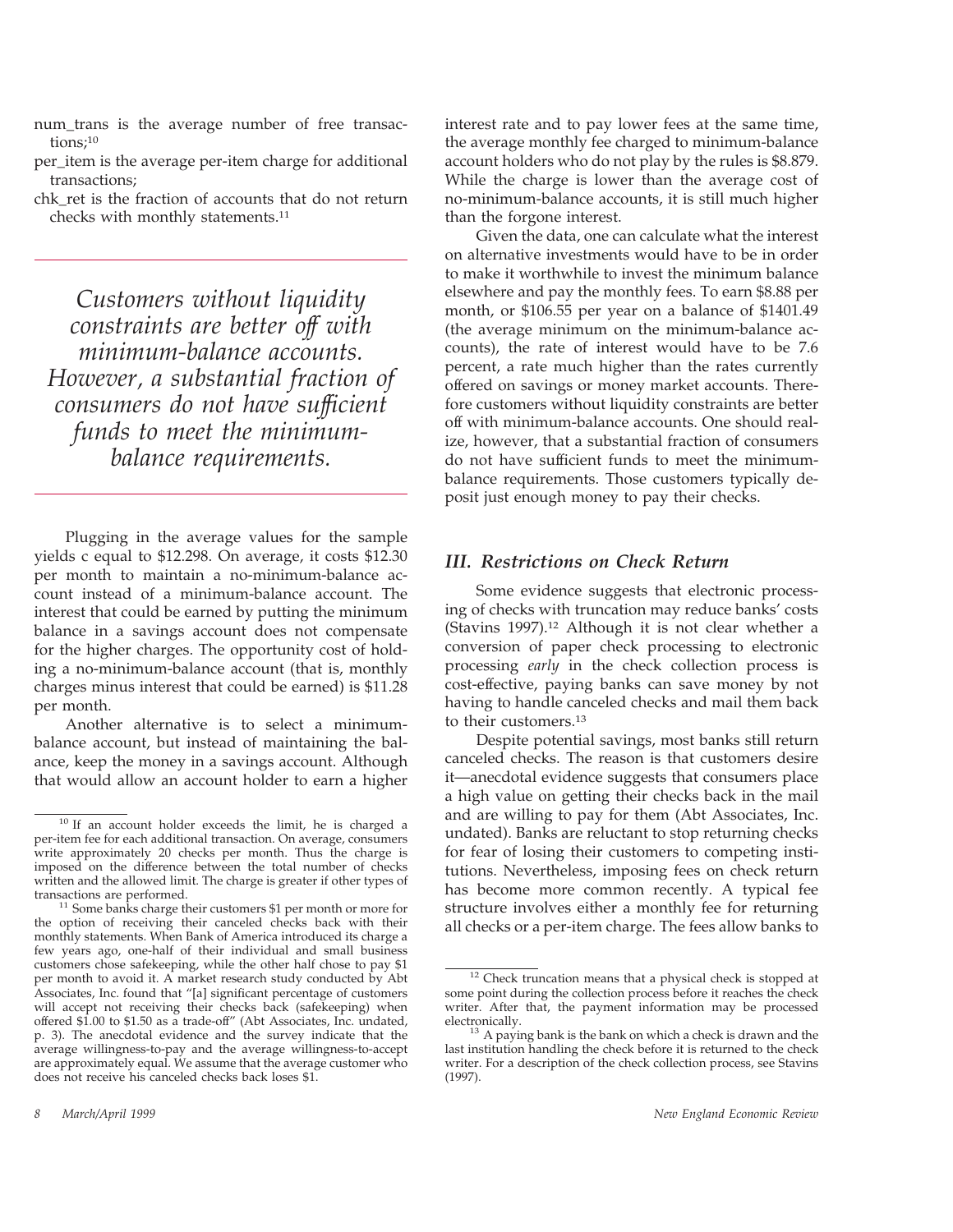price discriminate by lowering their costs of serving customers who agree to safekeeping, and raising their revenues from customers whose willingness-to-pay for getting their canceled checks exceeds the charges.

Except for some anecdotal evidence and mostly qualitative market research, no information is available on consumer preferences related to check return. The data used here permit a detailed comparison between accounts where checks are returned and those where they are not, as well as of the various forms that check restrictions take. Some banks impose explicit monthly fees for accounts where checks are returned, others do not return checks at all or limit the number of checks that are returned each month. In some cases banks allow their customers to request additional checks for a fee.

The data include an indicator showing whether checks are returned under the terms of an account and the monthly fee for check return if such an option is offered, as well as an indicator showing whether another type of restriction on check return is imposed. Table 6 compares the average features for accounts with and without restrictions. Approximately 50 percent of accounts with check return restrictions charge a monthly fee to customers who choose to get their checks back, \$1.77 on average. The accounts with check return constraints are more likely to carry additional cost-saving restrictions as well: 3 percent require accepting images, compared to only 0.8 percent of the no-restriction accounts; 11 percent limit teller use, compared to 2 percent of the no-restriction accounts; the average fee for using an ATM not owned by the bank (that is, a foreign ATM fee) is \$1.37 compared to \$1.19, and the average per-item fee is \$0.16 compared to \$0.11.

The above comparison suggests that the unrestricted accounts offer higher quality than the other accounts. However, the accounts with restrictions on check returns have lower requirements. On average, a lower amount is required to open an account (\$96.65 vs. \$227.94), a lower minimum balance has to be kept in the account to avoid monthly fees (\$641.35 vs. \$999.90), and a lower monthly fee is imposed if the minimum is not maintained (\$6.22 vs. \$7.45). The fraction of accounts with check return restrictions is higher where no minimum balance has to be maintained (55 percent vs. 29 percent).

Because banks cannot observe consumer preferences directly, they separate their depositors by offering accounts with restrictions that appeal to customers with a lower willingness-to-pay for special options, such as canceled checks, while allowing customers

#### Table 6 *Descriptive Statistics for Checking Accounts with and without Restrictions on Check Return*

|           |         | Checking Accounts with Restrictions on Check Return    |              |                          |
|-----------|---------|--------------------------------------------------------|--------------|--------------------------|
|           |         | Standard                                               |              |                          |
| Variable  | Mean    | Deviation                                              | Minimum      | Maximum                  |
| ret fee   | 1.774   | .805                                                   | $\Omega$     | 5                        |
| image     | .030    | .171                                                   | $\Omega$     | $\mathbf{1}$             |
| teller    | .108    | .311                                                   | $\Omega$     | $\overline{1}$           |
| min_open  | 96.655  | 126.305                                                | $\mathbf{1}$ | 1000                     |
| nsf       | 19.707  | 5.607                                                  | 10           | 30                       |
| atm oth   | 1.365   | .398                                                   | .5           | $\overline{2}$           |
| chk ret   | .491    | .501                                                   | $\Omega$     | $\mathbf{1}$             |
| num trans | 10      | 8.033                                                  | $\Omega$     | 50                       |
| translim  | .263    | .441                                                   | $\Omega$     | $\mathbf{1}$             |
| atm own   | .013    | .095                                                   | $\Omega$     | $\overline{\phantom{a}}$ |
| min bal   | 641.351 | 1483.284                                               | $\Omega$     | 10000                    |
| mo fee    | 6.216   | 3.893                                                  | $\Omega$     | 17                       |
| per item  | .156    | .290                                                   | $\Omega$     | 1                        |
|           |         | Checking Accounts without Restrictions on Check Return |              |                          |
|           |         | Standard                                               |              |                          |
| Variable  | Mean    | Deviation                                              | Minimum      | Maximum                  |
| image     | .008    | .088                                                   | $\Omega$     | $\mathbf{1}$             |
| teller    | .020    | .139                                                   | $\Omega$     | $\overline{1}$           |
| min_open  | 227.943 | 588.348                                                | $\mathbf{1}$ | 5000                     |
| nsf       | 21.311  | 4.687                                                  | 10           | 30                       |
| atm oth   | 1.186   | .376                                                   | .4           | $\overline{2}$           |
| num trans | 12.839  | 13.762                                                 | $\Omega$     | 50                       |
| translim  | .232    | .423                                                   | $\Omega$     | $\mathbf{1}$             |
| atm own   | .013    | .107                                                   | $\Omega$     | $\mathbf{1}$             |
| min bal   | 999.902 | 1541.937                                               | $\Omega$     | 15000                    |
| mo fee    | 7.450   | 4.079                                                  | $\Omega$     | 25                       |
| per item  | .112    | .225                                                   | $\Omega$     | 1.5                      |

with a higher willingness-to-pay to pay for the same features. That type of price discrimination is called second-degree price discrimination. If sellers cannot observe consumer preferences directly, they will offer a menu of bundles to choose from. Consumers then choose the bundles that match their demand.14

While check safekeeping may lower costs to the paying bank, banks that offer it as an option have to be equipped to handle both ways of check processing, and must be able to respond to checkwriters' inquiries on demand. That may require additional investments in technology and staff. Because of scale economies in check processing (see Bauer and Hancock 1993), the

<sup>&</sup>lt;sup>14</sup> See Tirole (1989) for more details on the various types of price discrimination.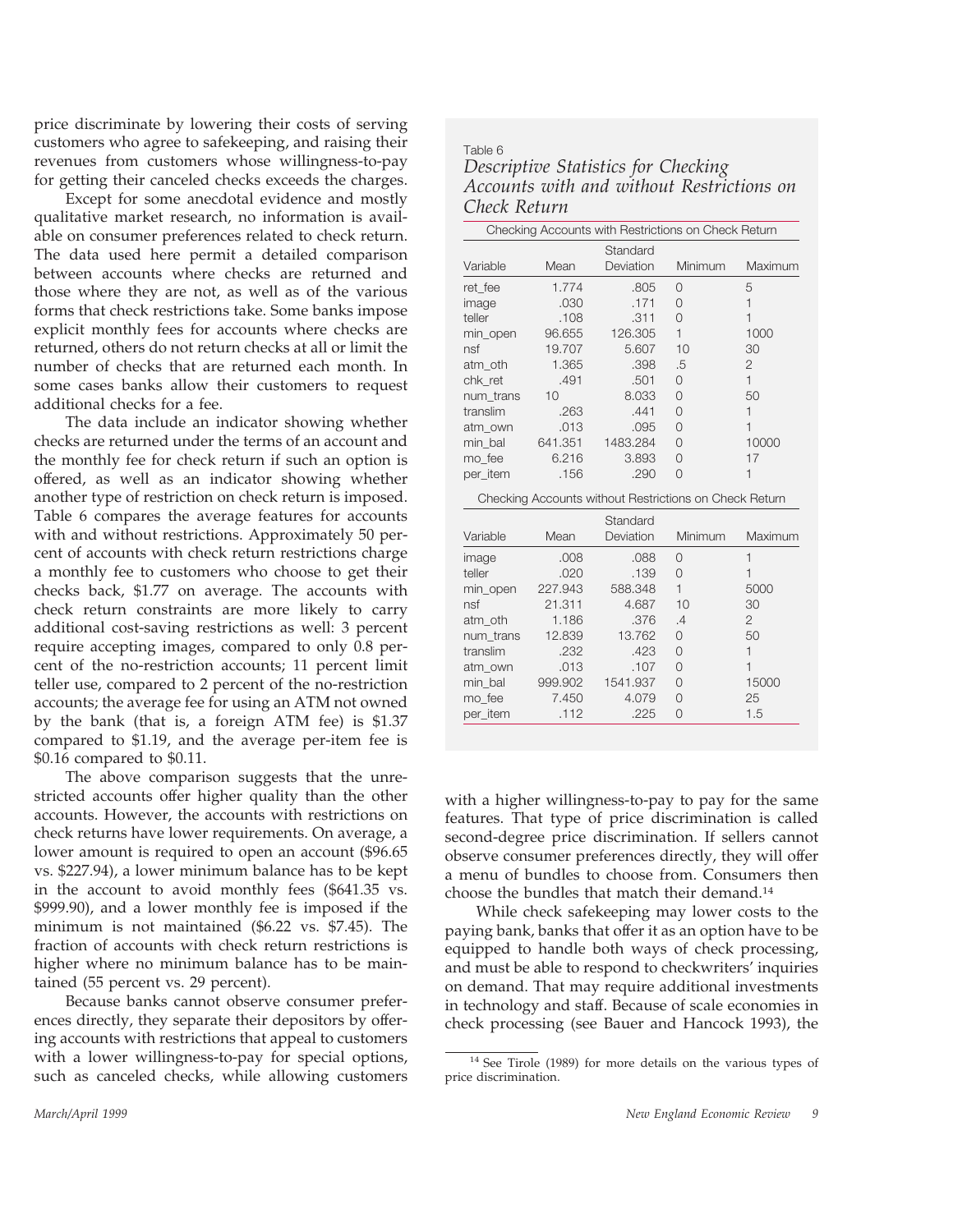safekeeping option may not be profitable to smaller institutions.15 Indeed, banks that offer accounts with check restrictions are, on average, the larger banks. The average bank that offers accounts with check return restrictions (safekeeping or other) has \$26 billion in assets, 12,000 employees, and 313 branches. By comparison, the average bank that does not offer accounts with check return restrictions has \$15 billion in assets, 6,000 employees, and 158 branches.

#### *IV. The Effects of Checking Account Fees*

Prior to January 1, 1986, ceilings were imposed on interest rates on consumer deposits. In the case of NOW accounts, the ceiling was set at 5<sup>1/4</sup> percent. Following interest rate deregulation, banks were free to raise the interest rates paid on deposits. However, interest rates on deposits proved to be somewhat sticky, with the rates offered on NOW accounts especially slow to respond to changes in market rates (Davis, Korobow, and Wenninger 1987). One possible explanation for the slow adjustment of interest rates on NOW accounts could be a lag in response to deregulation. Another plausible explanation is that banks do not increase NOW rates when other interest rates rise because the supply of NOW deposits is inelastic with respect to market interest rates. A recent study confirmed that the supply of deposits to checking accounts is inelastic with respect to interest rates.16

#### *Is the Supply of Deposits Sensitive to Fees?*

If the supply of deposits to checking accounts is not sensitive to the interest rates paid on deposits, what determines which account a potential depositor selects? Here we test a hypothesis that the supply of deposits is sensitive to the fees and restrictions on checking accounts.

The volume of deposits in a bank's checking accounts depends on two major factors: the overall volume of local deposits, and the bank's share in that total. The former depends on the local economic conditions. The latter depends on the number of local financial institutions where deposits can be held and

on the bank's own characteristics. The more attractive the bank is to its potential depositors relative to the alternative institutions, the higher the volume of deposits. A bank's attractiveness can be measured by its checking account fees and restrictions, by the convenience of its location, and by the range of services offered. Convenience is approximated here by each bank's number of branches in the state. The more branches and ATMs a bank has, the more convenient it is to its depositors. We control for bank size by including bank assets in the regression. Although we have no direct measures of the range of services each bank offers, banks with more assets tend to offer a wider spectrum of services. Estimated coefficients on the fees and restrictions will yield information on the sensitivity of deposit supply with respect to the various features.

*The supply of deposits was found to be elastic with respect to per-item fees, check return restrictions, teller restrictions, and foreign ATM fees.*

Because the data are cross-sectional, local economic conditions are accounted for by including market-specific fixed effects. The following equation was estimated:

$$
\ln (\text{deposits}_i) = \lambda_0 + \lambda_j x_j + \lambda_1 \ln (\text{branch}_i)
$$

$$
+ \lambda_2 \ln (\text{assets}_i) + \lambda_3 \ln (\text{fees}_i) + \omega_i \tag{3}
$$

where  $\lambda_i$  is fixed effect for market j,  $x_i$  is a dummy variable equal to 1 for market j, branch<sub>i</sub> is the number of branches of bank  $i<sub>i</sub>$ <sup>17</sup> deposits<sub>i</sub> and assets<sub>i</sub> are bank i's deposits and assets, respectively, and  $\omega_i$  is a random error term.

Equation (3) is a reduced-form equation. On the demand side, higher fees may discourage potential customers and reduce a bank's deposits. On the supply side, banks have certain funding needs. To meet those needs, banks may have to offer more attractive bundles of features on their deposit accounts. As a result of both factors, banks that offer more attractive

Although credit unions safekeep their checks, they do not offer check return as an option and therefore do not have to maintain a dual infrastructure.<br><sup>16</sup> Amel and Hannan (1998) estimated interest rate elasticities

of supply of NOW deposits for 22 metropolitan areas. Almost none of the estimated elasticities were statistically significant, and all had low absolute values.

<sup>&</sup>lt;sup>17</sup> The number of branches is also a proxy for the number of ATMs.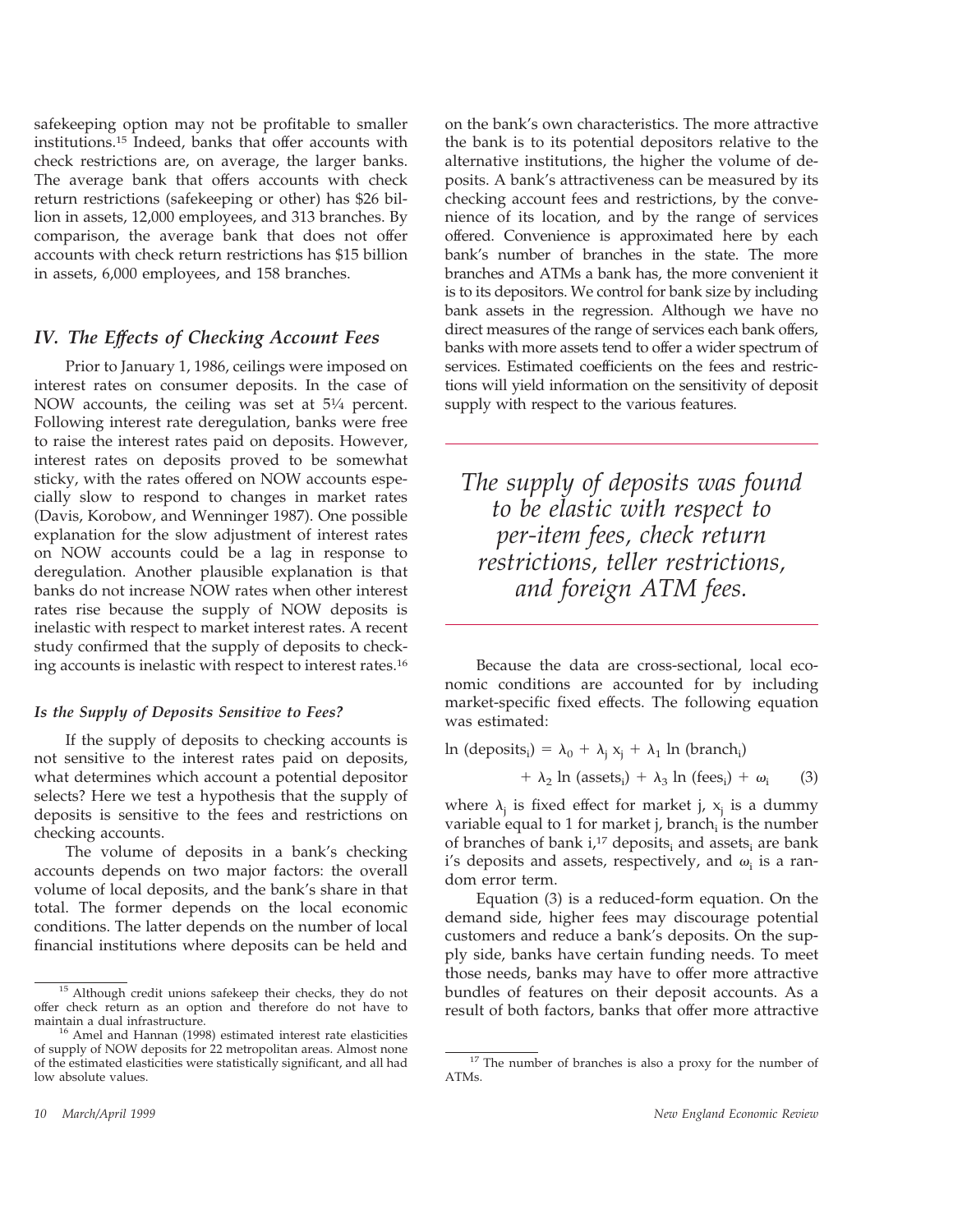Table 7 *Estimation of Effects of Checking Account Restrictions on Bank Deposits*

|                   | ,           |             |
|-------------------|-------------|-------------|
| In (NOW deposits) | Coefficient | t-statistic |
| intercept         | $-2.378$    | $-.778$     |
| In (asset)        | .561        | 7.798       |
| In (branch)       | .551        | 6.846       |
| In $(mo$ fee)     | $-.115$     | $-.601$     |
| In (per item)     | $-1.287$    | $-2.161$    |
| restrict          | $-1.224$    | $-1.547$    |
| chk ret           | .175        | .242        |
| In (ret fee)      | 1.332       | 1.849       |
| teller            | $-1.049$    | $-2.287$    |
| ln (nsf)          | 1.527       | 1.583       |
| In $(atm$ oth)    | $-1.747$    | $-2.250$    |
| $min$ bal=0       | .384        | 1.530       |
| $R^2 = .665$      |             |             |
| $F = 19.23$       |             |             |
| $N = 375$         |             |             |

features on their checking accounts are expected to have higher deposits.

The results of the estimation are shown in Table 7. As expected, banks with larger assets and a higher number of branches have larger deposits in their NOW accounts. Fees and restrictions on checking accounts were also found to have a strong effect on deposits. The supply of deposits was found to be sensitive to per-item fees, check return restrictions, teller restrictions, and foreign ATM fees. Specifically, a 1-percent increase in the per-item fees lowers the supply by 1.29 percent, a restriction on the use of tellers lowers the supply by 1.05 percent, and a 1 percent increase in foreign ATM fees lowers the supply by 1.75 percent.

The effect of restrictions on check return has the expected negative sign, but is not statistically significantly different from zero. The coefficient on the fee for check return is positive, contrary to expectations. The result could be driven by inertia on the side of the consumers: Because of high costs of switching banks, depositors respond to new charges with a lag. Using future surveys will enable us to test whether customers' response to the check return fee changes over time.

The coefficient on NSF (non-sufficient funds) fees is not statistically different from zero, indicating that depositors are not sensitive to high NSF fees. That explains why banks have been able to charge high

NSF fees without major reaction from depositors.<sup>18</sup> Substantial variation occurs across markets, as reflected in the size and statistical significance of some of the coefficients on market-specific dummy variables (not shown).

As we mentioned briefly in the previous section, banks bundle fees and services to offer their accounts. In some cases it may be difficult to isolate the effects of individual characteristics if groups of features are typically bundled together. In particular, the check return fee is highly correlated with the dummy variable indicating whether there are restrictions on check return. As a result of the multicollinearity, the estimates of the coefficients on the check return fee and on the dummy variable indicating whether checks are returned with monthly statements are less precise.

The data on bank deposits are taken from the Call Reports and are not broken down by specific account. Therefore the dependent variable is the same for each account within a given bank. Some of the restrictions are also constant for each account within a bank (for example, teller restrictions and foreign ATM fees), and the supply of deposits is sensitive with respect to those variables. However, it is possible that the estimated effects of other fees on deposit supply would be different if data on deposits in each type of account were used. Estimating equation (3) using average fees for each bank (instead of individual account-level data) yielded coefficients that were qualitatively similar to those shown in Table 7.

#### *Do Checking Account Fees Increase Revenues?*

Some checking account fees are designed to induce consumers to use less expensive technologies, such as the fees for the return of canceled checks or for the use of live tellers. They also allow financial institutions to price discriminate by generating revenues from consumers whose demand is relatively less sensitive with respect to particular charges. For example, by introducing a fee for returning canceled checks with a monthly statement, banks can get revenues from a service that was previously free. In pricing the various options, banks have to take into account their local market structure and customers' sensitivity of demand, in order to avoid losing revenue.

For a given supply of deposits and given consumer behavior, higher fees are bound to lead to

<sup>&</sup>lt;sup>18</sup> A recent article suggests that some bank customers have started reacting to the NSF fees (Rick Brooks, "How Banks Make the Most of Bounced Checks," *Wall Street Journal*, 2/25/99).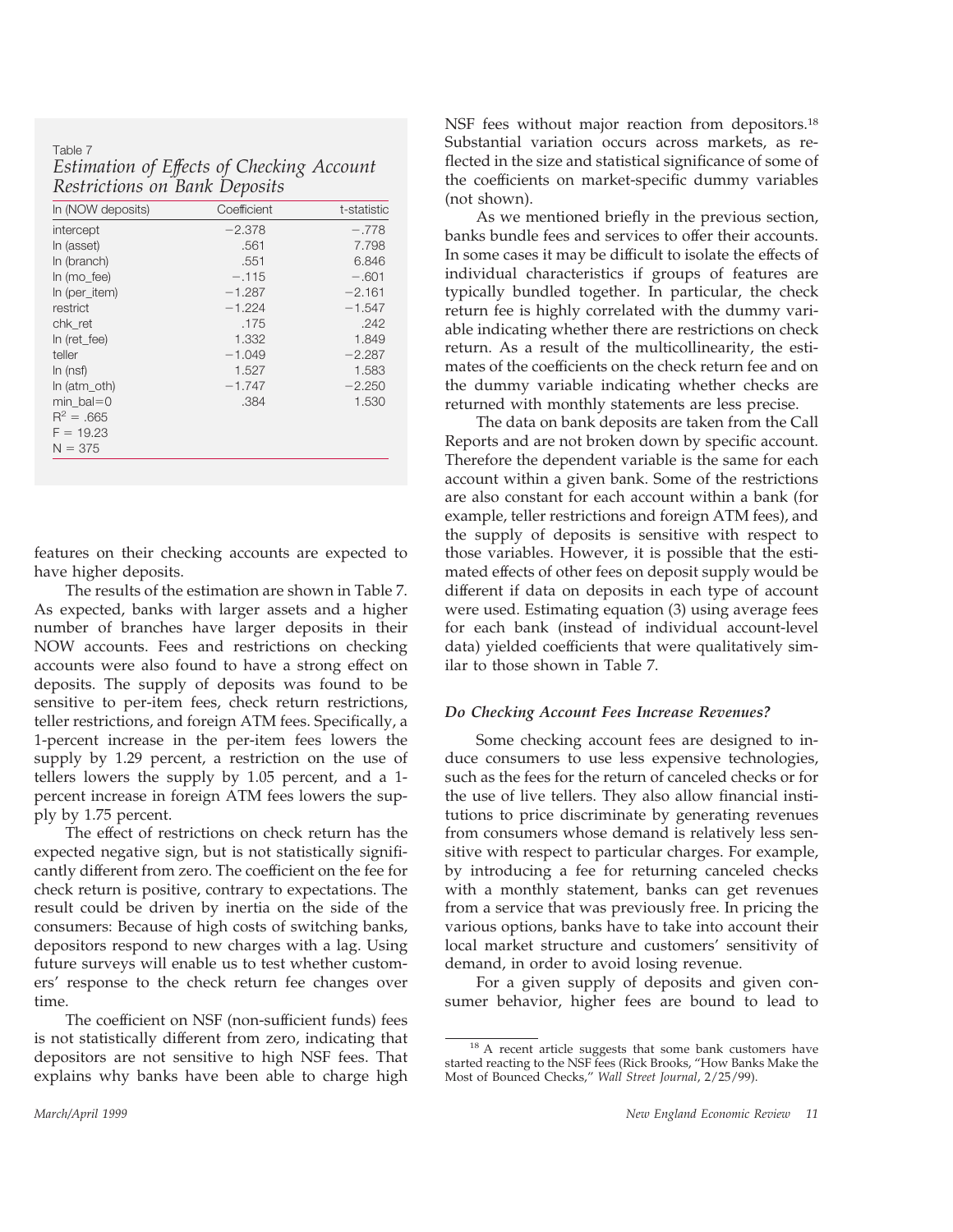higher revenues. If consumers are sensitive to the additional charges, however, they will either transfer their deposits to other institutions or modify their behavior to lower their costs. The second option may include raising the minimum balance kept in an account or giving up the receipt of canceled checks. Depending on the consumer sensitivity with respect to the fees, a bank's revenues could increase or decrease. We estimate the following equation:

 $\ln$  (revenues<sub>i</sub>) =  $\alpha_0 + \alpha_j x_j + \alpha_1 \ln$  (deposits<sub>i</sub>)  $+ \alpha_2 \ln (\text{fees}_i) + \varepsilon_i$  (4)

where revenues $_i$  are bank i's revenues from its checking account fees,  $\alpha_i$  are market-specific fixed effects, deposits<sub>i</sub> are bank i's checking account deposits, fees<sub>i</sub> is a vector of checking account fees at bank i, and  $\varepsilon_i$  is a random error term.

*After allowing for the direct effects of fees and for their negative effects on deposits, only higher fees on check return and higher NSF fees are associated with higher check fee revenues.*

Equation (4) was estimated with two-stage least squares (2SLS) estimation, taking into account the relationship between deposits and bank attributes (assets, number of branches, and checking account fees; see equation (3)). The results are presented in Table 8. Deposits in NOW accounts were used in the regression, although the results were similar when other types of deposits were used.19

The estimated coefficients on most of the checking account fees are positive and statistically significant, indicating that banks that charge higher service fees on their accounts have higher check fee revenues. Compared to the rest of the sample and holding all the other features constant, a bank with a 1-percent higher per-item fee has check fee revenues that are 1.05

| Table 8                                  |
|------------------------------------------|
| Estimation of Direct Effects of Checking |
| Account Fees on Bank Check Fee Revenues  |

| log(revenues)     | Coefficient | t        |
|-------------------|-------------|----------|
| intercept         | $-11.166$   | $-5.169$ |
| In (NOW deposits) | 1.123       | 28.391   |
| interest          | $-.060$     | $-.383$  |
| In $(mo$ fee)     | $-.053$     | $-.360$  |
| In (per item)     | 1.055       | 2.375    |
| In (ret fee)      | $-.195$     | $-1.129$ |
| teller            | .803        | 2.305    |
| ln (nsf)          | 1.965       | 2.780    |
| In (atm oth)      | 1.699       | 3.274    |
| $min$ bal=0       | $-.154$     | $-.791$  |
| $R^2 = .829$      |             |          |
| $F = 50.13$       |             |          |
| $N = 375$         |             |          |

percent higher; a bank with a 1-percent higher NSF fee has check fee revenues that are 1.97 percent higher; a bank with a 1-percent higher foreign ATM fee has check fee revenues that are 1.7 percent higher; and a bank that restricts the use of tellers has check fee revenues 0.8 percent higher. Thus, higher NSF and foreign ATM fees raise banks' revenues the most. The coefficient on the check return fee was negative but not statistically significantly different from zero.

However, the estimated coefficients reflect the direct effects of the fees on banks' revenues. In addition to the direct effects, the fees affect the revenues indirectly through their negative effects on deposits. To calculate the total effect of fees on bank revenues, one has to take both factors into account as follows:

$$
\frac{\partial \ln (\text{revenues})}{\partial \ln (\text{fees})} = \alpha_2 + \alpha_1 \frac{\partial \ln (\text{deposits})}{\partial \ln (\text{fees})} = \alpha_2 + \alpha_1 \lambda_3
$$
\n(5)

After the above transformation, only higher fees on check return and higher NSF fees are associated with higher check fee revenues. A bank with a 1-percent higher check return fee has revenues that are 1.3 percent higher, while a bank with a 1-percent higher NSF fee has revenues that are 3.68 percent higher than the rest of the sample, again holding all other factors constant. The other fees seem to deter bank customers and induce them to deposit their money elsewhere. As a result, banks have fewer accounts on which they can assess fees, leading to lower revenues.

<sup>19</sup> Other specifications included total deposits, transaction account deposits, and deposits broken down by the size of assets (accounts below \$100,000 and accounts over \$100,000).